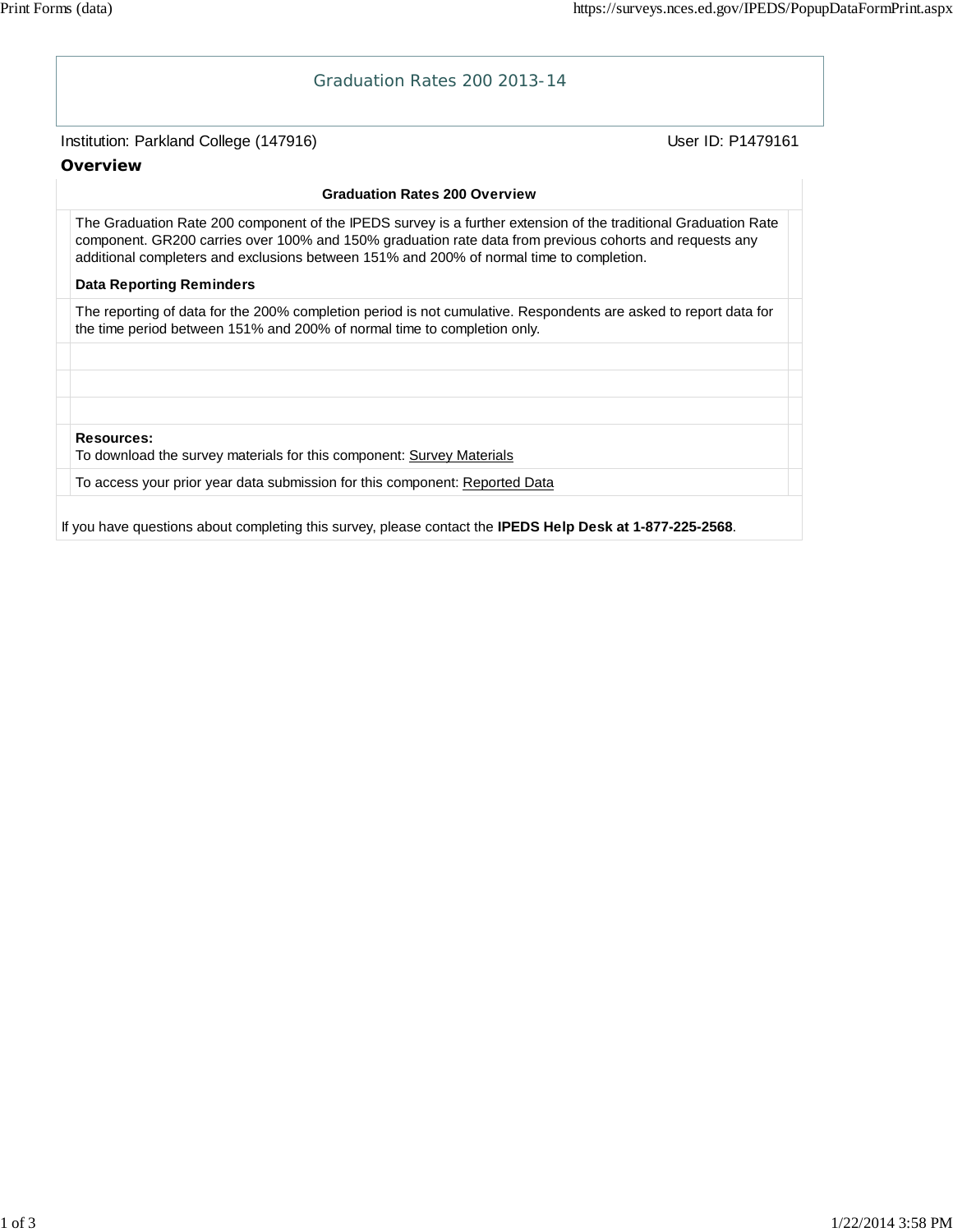Institution: Parkland College (147916) **Institution: Parkland College (147916**)

## **200% completers (<4 year institutions)**

**For less than 4-year institutions, report on your 2009 cohort of full-time, first-time undergraduate students. Data for this cohort were originally reported by your institution in the 2012-13 data collection.**

|    |                                                                                              |     | <b>Graduation rates</b> |  |
|----|----------------------------------------------------------------------------------------------|-----|-------------------------|--|
| 1  | Revised cohort                                                                               | 884 |                         |  |
| 2  | Exclusions within 150%                                                                       | 0   |                         |  |
| 3  | Adjusted cohort 150%                                                                         | 884 |                         |  |
| 4  | Number of students in the cohort who completed a program within 100% of<br>normal time       | 52  | 6                       |  |
| 5  | Number of students in the cohort who completed a program within 150% of<br>normal time       | 147 | 17                      |  |
| 6  | Additional exclusions (between 151%-200% of normal time)                                     | 0   |                         |  |
| 7  | Adjusted cohort 200% (line 3 - line 6)                                                       | 884 |                         |  |
| 8  | Number of students in the cohort who completed a program between<br>151%-200% of normal time | 43  |                         |  |
| 9  | Still enrolled as of 200% of normal time                                                     | 63  |                         |  |
| 10 | Total completers within 200% of normal time (line $5 +$ line 8)                              | 190 | 21                      |  |

 **You may use the space below to provide context for the data you've reported above. These context notes will be posted on the College Navigator website, and should be written to be understood by students and parents.**